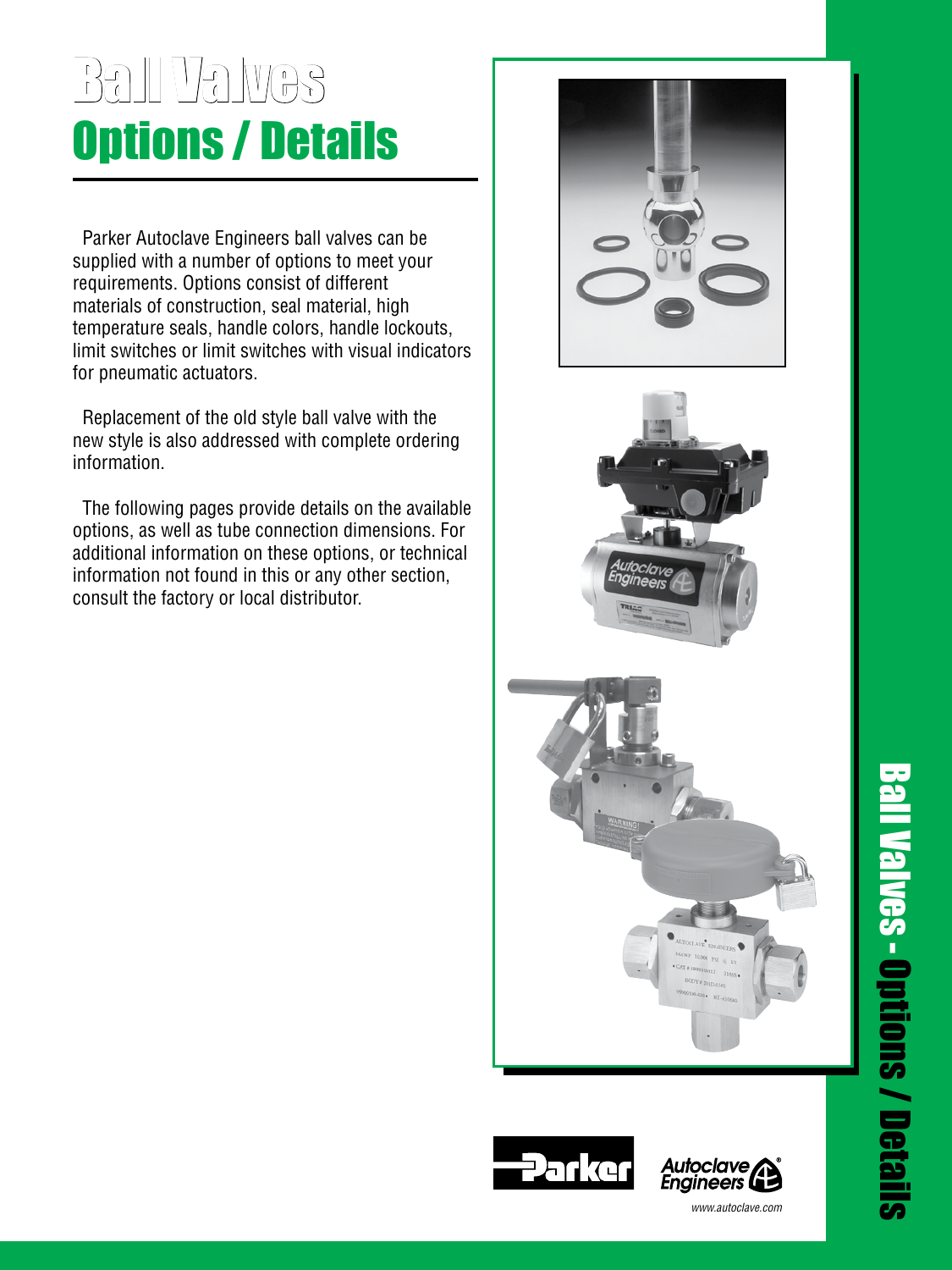# **High Temperature Option**

Ball valves are available with alternate o-rings for high temperature operation. Standard Viton o-rings are replaced with Kalrez o-rings to increase the operating temperature to 500°F (260°C). To specify this option, add "-HT" to the catalog number as shown in the ball valve sections.

 High temperature pneumatic valve actuators are also available. Consult factory with your application and for specific information.

# **Material Options**

Standard ball valves are constructed of 316 stainless steel. Other materials are available for specific applications upon request. NACE (MR0175-2002) approved materials for sour service can be supplied upon request. Consult factory for later NACE revisions and for the materials available as well as the temperature and pressure ratings.

# **Limit Switches or Limit Switches with Visual Indicators**

Pneumatic actuators are available with limit switches or limit switches with visual indicators. Consult the factory for information on these items or questions concerning your applications.

# **Handle Lockouts**

Handle lockouts are available to lockout ball valves in the open or closed position preventing unauthorized personnel from actuating valves during shutdowns or emergency situations. Note: To purchase ball valves with lockouts add -L to part number.

Part numbers to purchase lockout separately:

| <u>2-Way Ball Valves</u> | 3-Way Ball Valves |
|--------------------------|-------------------|
| 1/4" 2B4-L               | 3/16" 3B3-L       |
| $3/8$ " 2B6-L            | $3/8$ " 3B6-L     |
| $1/2$ " 2B8-L            | $1/2$ " 3B8-L     |
|                          |                   |

For 3-way switching ball valves, consult factory.

For 6DB (double block and bleed) valves use two 2B6-L lockouts.

# **Obsolete Ball Valves**

Ball valves complete with connection adapters are available for direct replacement of our older obsolete ball valve. The ball valve seat glands are designed to permit replacement without having to modify your existing tubing. To order valves for direct replacement add "-OS" to the end of the standard ball valve catalog number.

Note: This applies only to the 1/4" 2-way ball valve.

# **Connection Detail Dimensions**

The following are reference dimensions for the tube connections used in the ball valves. For complete connection information see the Tools, Installation, Operation and Maintenance section in the Parker Autoclave Engineers Fluid Components complete catalog.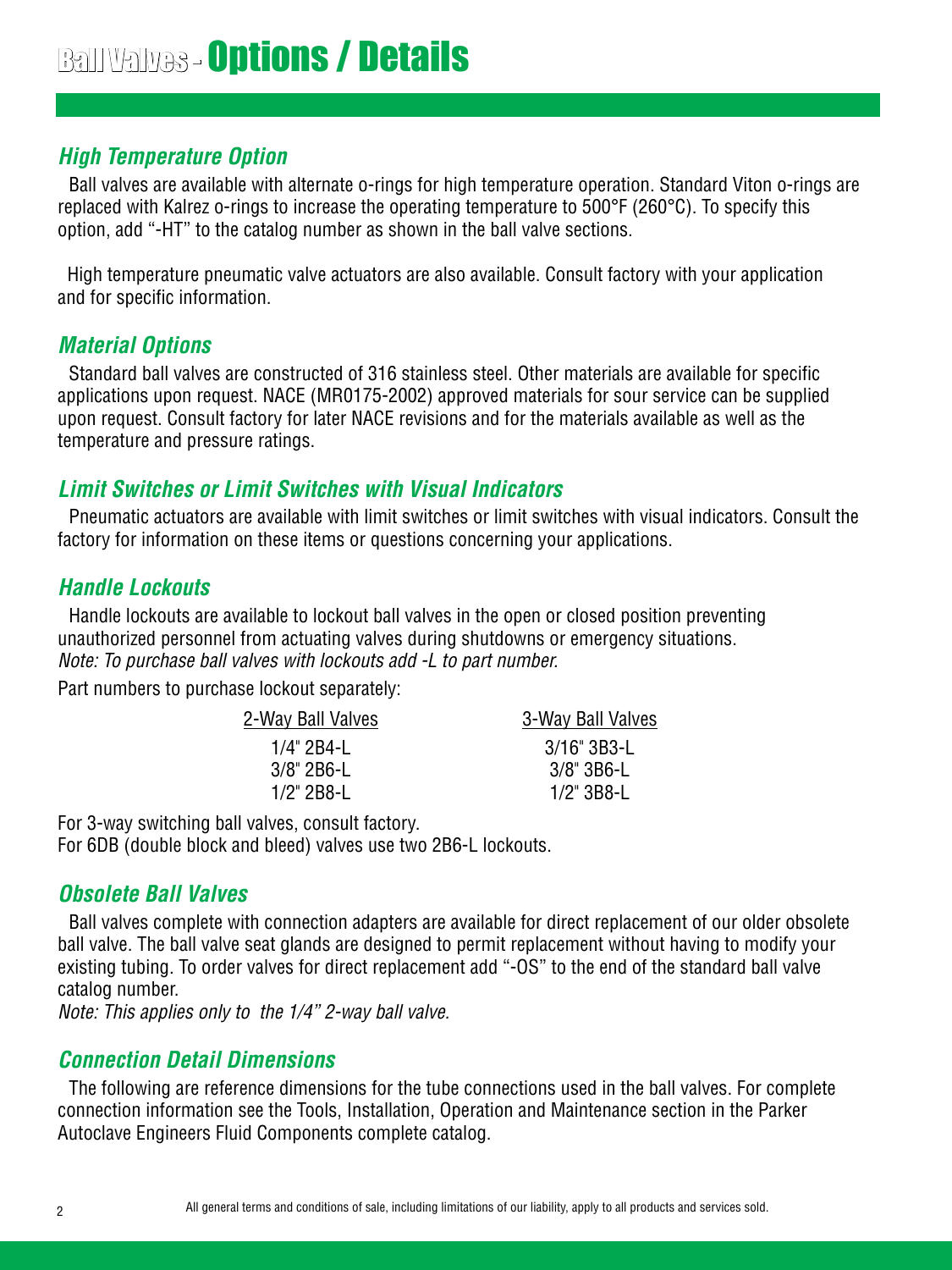# Tube Connection Dimensions - AE SpeedBite SW \*

| Tube<br>Outside<br>Diameter | Connection   |                  | Dimensions - Inches (mm)      | $\leftarrow$ THREAD $\leftarrow$ |                 |                 |                 |                           |                                                                    |
|-----------------------------|--------------|------------------|-------------------------------|----------------------------------|-----------------|-----------------|-----------------|---------------------------|--------------------------------------------------------------------|
| inches<br>(mm)              | Type         | Α                | В                             | C                                | D               | Е               | F               | G                         | I <del>&lt;</del> DRILL →<br>,Н <del>к</del> ⊧<br>-≻⊟<br>$\lambda$ |
| 1/4<br>(6.35)               | SW250        | 29/64<br>(11.50) | $1/2 - 20$<br>$(12.7) - 20$   | 0.34<br>(8.64)                   | 0.44<br>(11.20) | 0.69<br>(17.50) | 0.35<br>(8.89)  | "F" 0.257<br>"F" $(6.53)$ | Ċ.<br>l★G⊁<br>÷<br>$\mathsf{F}$<br>╫<br>ग                          |
| 3/8<br>(19.50)              | SW375        | 37/64<br>(14.70) | $5/8 - 18$<br>$(15.90) - 18$  | 0.38<br>(9.65)                   | 0.47<br>(11.90) | 0.75<br>(19.10) | 0.48<br>(12.20) | "W" 0.386<br>"W" $(9.80)$ | $20-$                                                              |
| 1/2<br>(12.70)              | <b>SW500</b> | 3/4<br>(19.10)   | $13/16 - 16$<br>$(20.60) -16$ | 0.41<br>(10.50)                  | 0.50<br>(12.70) | 0.81<br>(20.60) | 0.60<br>(15.20) | 0.514<br>(13.100)         | → ∗ ←                                                              |

# **Tube Connection Dimensions - AE SpeedBite W** \*

| Tube<br>Outside<br>Diameter | Connection<br><b>Type</b> |                             | Dimensions - Inches (mm)     | $\leftarrow$ THREAD $\leftarrow$ |                 |                 |                 |                                |                                                          |
|-----------------------------|---------------------------|-----------------------------|------------------------------|----------------------------------|-----------------|-----------------|-----------------|--------------------------------|----------------------------------------------------------|
| inches<br>(mm)              |                           | А                           | B                            | C                                | D               | Е               | F               | G                              | $\leftrightarrow$ DRILL $\rightarrow$<br>∥k÷ f →HI<br>11 |
| 1/8<br>(3.18)               | W125                      | "Q" 0.332<br>" $Q$ " (8.43) | $3/8 - 24$<br>$(9.53) - 24$  | 0.22<br>(5.59)                   | 0.31<br>(7.87)  | 0.47<br>(11.90) | 0.19<br>(4.83)  | #30 0.128<br>#30 (3.25)        | Ċ.<br>l≼G⊁l<br>E<br>╖                                    |
| 1/4<br>(6.35)               | W250                      | 11/16<br>(17.50)            | $3/4 - 16$<br>$(19.10) - 16$ | 0.38<br>(9.65)                   | 0.44<br>(11.20) | 0.69<br>(17.50) | 0.35<br>(8.89)  | "F" 0.257<br>"F" (6.53)        | $20 -$                                                   |
| 3/8<br>(9.53)               | W375                      | 11/16<br>(17.50)            | $3/4 - 16$<br>$(19.10) - 16$ | 0.38<br>(9.65)                   | 0.44<br>(11.20) | 0.69<br>(17.50) | 0.48<br>(12.20) | "W" 0.386<br>" $W$ "<br>(9.80) | → ∗ I ←                                                  |

Note: All dimensions are shown for reference only and should not be considered as actual machine dimensions.

For prompt service, Parker Autoclave Engineers stocks select products. Consult factory

\* For port diameter please see orifice sizes for specific valves and fittings. All threads are manufactured to a class 2A or 2B fit.

# Tube Connection Dimensions - AE Medium Pressure SFCX \*\*

| Tube<br>Outside<br>Diameter | Connection      |             | Dimensions - Inches (mm)    |         |         | $60 -$  |                                  |
|-----------------------------|-----------------|-------------|-----------------------------|---------|---------|---------|----------------------------------|
| inches<br>(mm)              | Type            | Α           | B                           | С       | D       | F       | $\leftarrow$ <sup>THREAD</sup>   |
| 1/4                         | SF250CX20       | 25/64       | $7/16 - 20$                 | 0.28    | 0.50    | 0.19    |                                  |
| (6.35)                      |                 | (9.92)      | $(11.10) - 20$              | (7.11)  | (12.70) | (4.83)  | $\leftarrow$ Drill $\rightarrow$ |
|                             |                 |             |                             |         |         |         | E                                |
| 3/8                         | SF375CX20       | 33/64       | $9/16 - 18$                 | 0.38    | 0.62    | 0.31    |                                  |
| (9.53)                      |                 | (13.10)     | $(14.30) - 18$              | (9.65)  | (15.70) | (7.87)  | $\mathsf{C}$                     |
|                             |                 |             |                             |         |         |         | D                                |
| 9/16                        | SF562CX20       | 3/4         | $13/16 - 16$                | 0.44    | 0.75    | 0.50    |                                  |
| (14.30)                     |                 | (19.10)     | $(20.60) -16$               | (11.20) | (19.10) | (12.70) |                                  |
| 3/4                         | SF750CX20       | 61/64       | $3/4 - 14$                  | 0.50    | 0.94    | 0.62    |                                  |
| (19.10)                     |                 | (24.20)     | $(19.10) - 14$ <sub>7</sub> | (12.70) | (23.90) | (15.70) | $5^{\circ'}$                     |
|                             |                 |             |                             |         |         |         | WEEP/                            |
|                             | SF100CX20       | $1 - 19/64$ | $1 - 3/8 - 12$              | 0.81    | 1.31    | 0.88    | <b>HOLE</b>                      |
| (25.40)                     |                 | (32.90)     | $(34.90) - 12$              | (20.60) | (33.30) | (22.40) | $\star \mid \leftarrow$<br>★     |
| $1 - 1/2$                   | <b>SF1500CX</b> | $1 - 25/32$ | $1 - 7/8 - 12$              | 1.00    | 1.59    | 1.38    | $Z = NPS$ Male Tap               |
| (38.10)                     |                 | (45.24)     | $(47.63) - 12$              | (25.40) | (40.49) | 34.93)  |                                  |